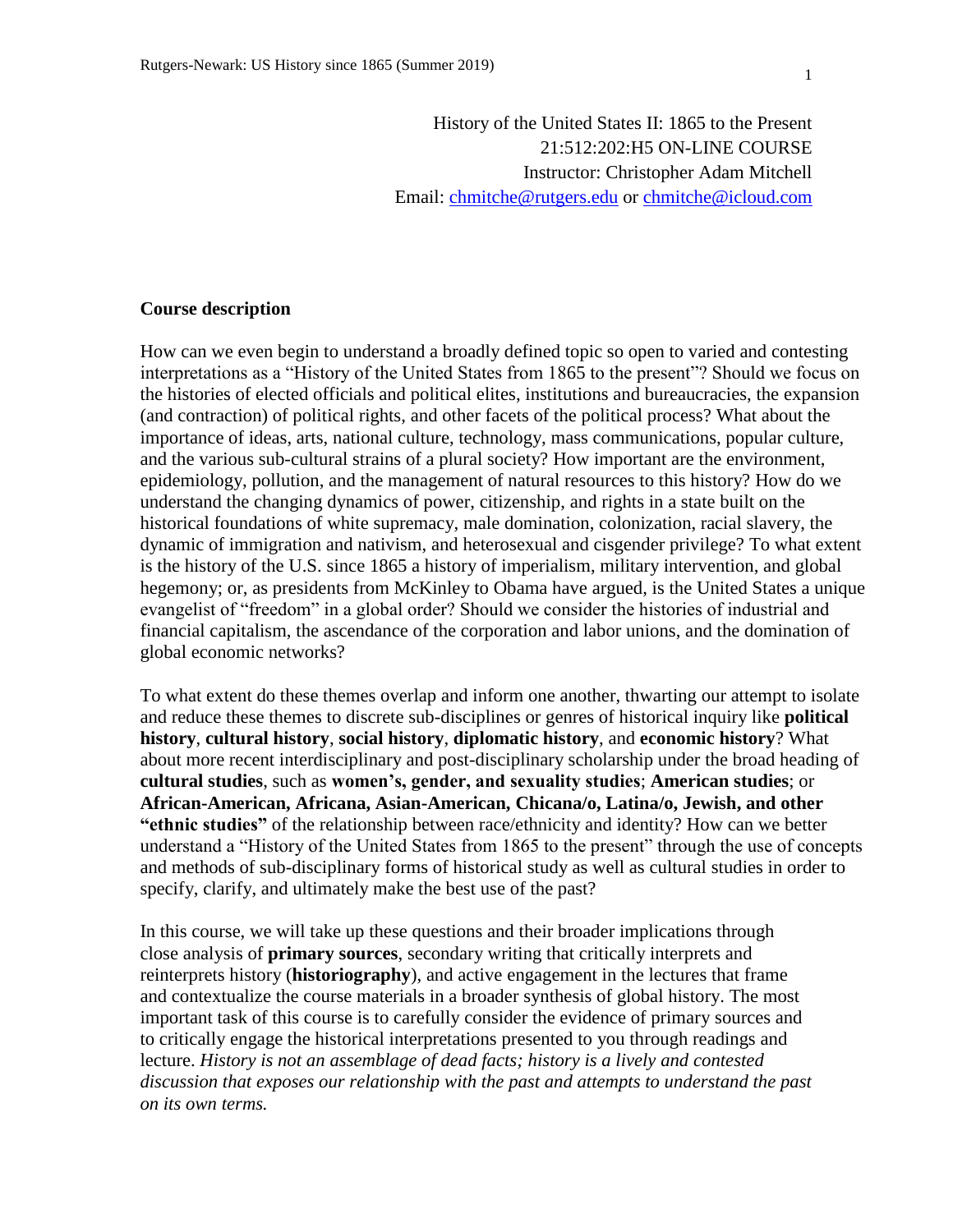#### **Course learning outcomes**

Students will learn to define and discuss critical issues from this historical field through a combination of podcasts, student-facilitated class discussion forums, short writing assignments, and both a mid-term and comprehensive final examination. Students will learn to identify and interpret primary source evidence, summarize and analyze the arguments and supporting points of secondary assessments by historians, and synthesize these basic elements in class discussion and historiographical writing. Through an analysis of primary sources and evaluation of historical writing, scholarship, and representation, we will explore some of the basic concepts in the history and historiography of the United States, including:

 The Reconstruction Era, the political possibilities of emancipation for African-Americans, and the crisis of racial violence and the emergence of Jim Crow segregation

 The Gilded Age and the dominance of corporations in an era of prolonged economic crisis

American Imperialism in the Caribbean, the Pacific, and the Southwest

 Progressive Era politics that transformed the relationship between the state and ordinary people around working conditions, consumption, and social policies aimed at enforcing "progress" through race, class, gender, and sexual conformity

 Progressive Era working-class, immigrant, African-American, and women's activism

 Interwar social and political conflicts around race, immigration, and sexuality, especially during Prohibition

 The rapid industrialization of the United States economy and the national and global effects of the Great Depression in the 1920s and 1930s

 The transformation of the state in the era of the "New Deal" and World War II mobilization

 Meanings of liberalism, conservatism, and communism in the context of American political ideology in the post-war era

 Cold War competition with the Soviet Union and military conflicts in Korea and Vietnam

 The centrality of race, class, gender, and sexuality to Americans' perceptions of citizenship and difference since World War II

 The ways in which the post-World War II economy transformed patterns of work and consumption

 The Civil Rights movement and its influences on racial identity politics and Women's and Gay Liberation

- The conservative counter-revolution and the impact of AIDS
- The end of the Cold War and the emergence of the War on Terror

*Course organization and approach to United States History.* Chronologically, this course surveys the history of the United States from the end of the Civil War, which effectively inaugurated the Reconstruction of the post-bellum South and commenced the long "Jim Crow" era, until the present era, marked by the on-going wars in Iraq and Afghanistan, the aftermath of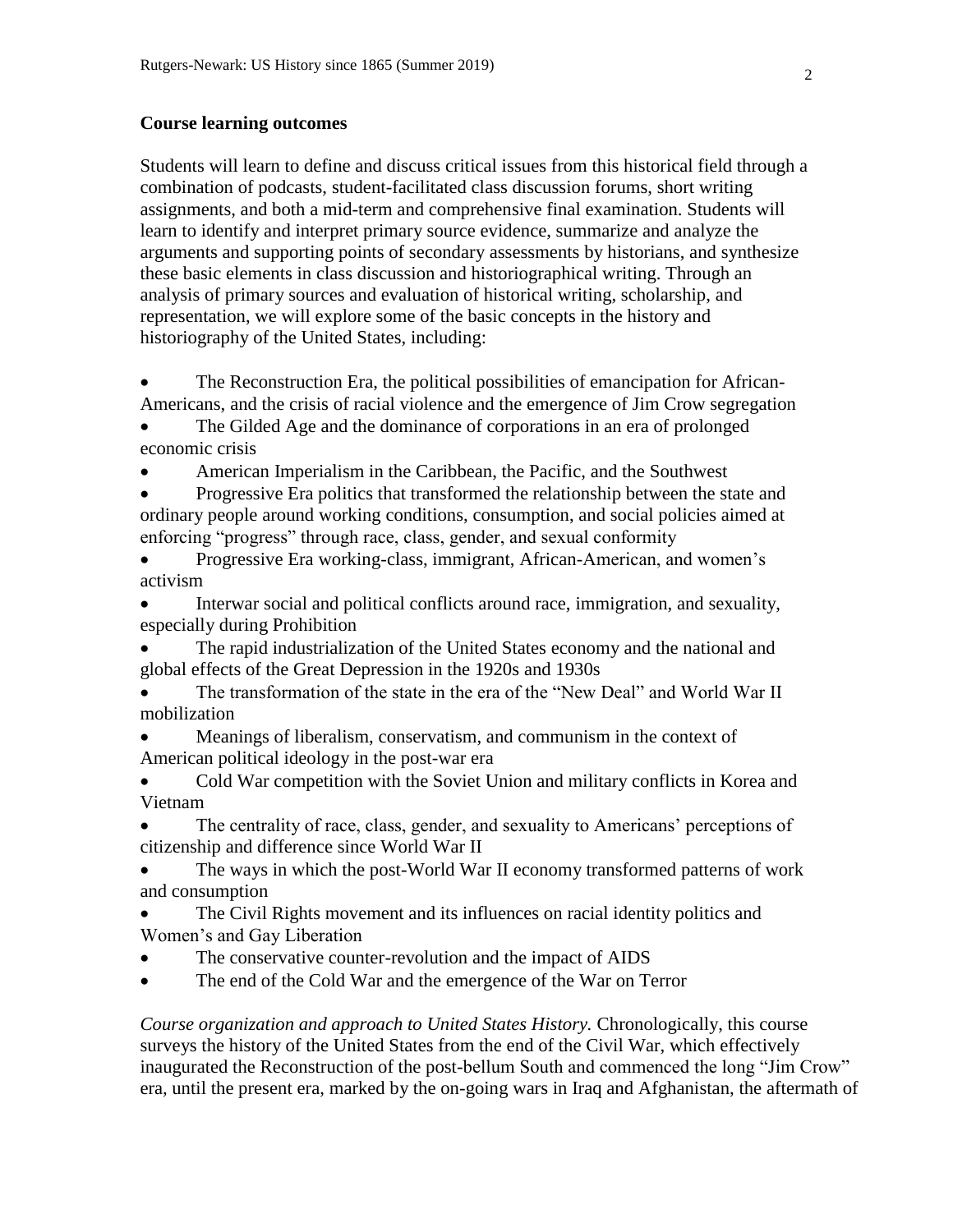the "Great Recession," and hard right turn toward economic and social nationalism under the present administration. The course is divided chronologically into three broad units of study. Covering the period from roughly 1865 to 1920, the **first unit** of study will focus on what historian Michael McGerr has characterized by a "**Progressive Movement**," but more broadly this part of the course examines the era of Jim Crow and the early struggle against racial violence, the last of the "Indian Wars" and the end of Native American sovereignty in the western U.S., the immigration-fueled growth of the industrial economy and labor politics, women's activism and the Woman Suffrage movement, the making of the modern regulatory state during the Progressive Era, the technological emergence of mass culture (film and radio), U.S. military and colonial expansion into the Caribbean and the Pacific, and the First World War. In the **second unit** of study, covering the period from roughly 1920-1945, we will focus on what Ira Katznelson and other historians have described as the **New Deal State**, though this unit will also discuss the ascendance of mass communication and mass culture during the Jazz Age, the Great Depression, the Second World War, and the contested claim to post-war hegemony. The **third unit**, covering the period from roughly 1945 to the present, looks through the lens of the **African-American Civil Rights Movement** and the particular experiences of Ella Baker as described by Barbara Ransby, although this unit also assesses the broader context "Red Scare" and the Cold War, the resurgence of the cult of domesticity in the fifties, the New Left and the ascendance of the Counter-Culture, the Vietnam War, various race and ethnically based rights and radical power movements, the Sexual Revolution, Women's Liberation, the LGBTQ movement, the Conservative Counter-Revolution and the "Culture Wars", the end of the Cold War, and the global "War on Terror."

In addition to discussing periods and events in United States history, we will also discuss historical categories of a) **broad socio-political organization** like the nation-state, electoral and judiciary processes, bureaucracy and other institutions, the military, international diplomacy, social movements, and domestic and public economies; b) **knowledge and cultural expression**  like ideologies, philosophical concepts, scientific knowledge, literature, visual art, films, architecture, and music; and c) **social hierarchies** like race, ethnicity, class, religion, gender identity, erotic desire, and dis/ability. Students should also be mindful of less obvious categories of historical analysis, particularly the assumed division between the "human" and "natural" environment; the use and distribution of natural resources; as well as human embodiment, epidemiology, and ecology.

### **Required texts**

Used and discounted editions are available at New Jersey Books, 167 University Avenue in Newark, and students are strongly encouraged to patronize this independent business, which has been an integral part of our campus community for more than forty years. Full-priced editions are available at the on-campus bookstore, Barnes & Noble at Bradley Hall 110. Students may also wish to purchase the book electronically, available for \$9.99 on both the Kindle and iBooks on-line bookstores. All other readings will be available via the course Blackboard page. **Please note that because students will have different editions, the course calendar will list the readings for the textbooks solely by chapter title. Nonetheless, students must include page or, if using e-books, location numbers on all written assignments.**

Alan Brinkley, *The End of Reform: New Deal Liberalism in Recession and War* (Vintage, 1996)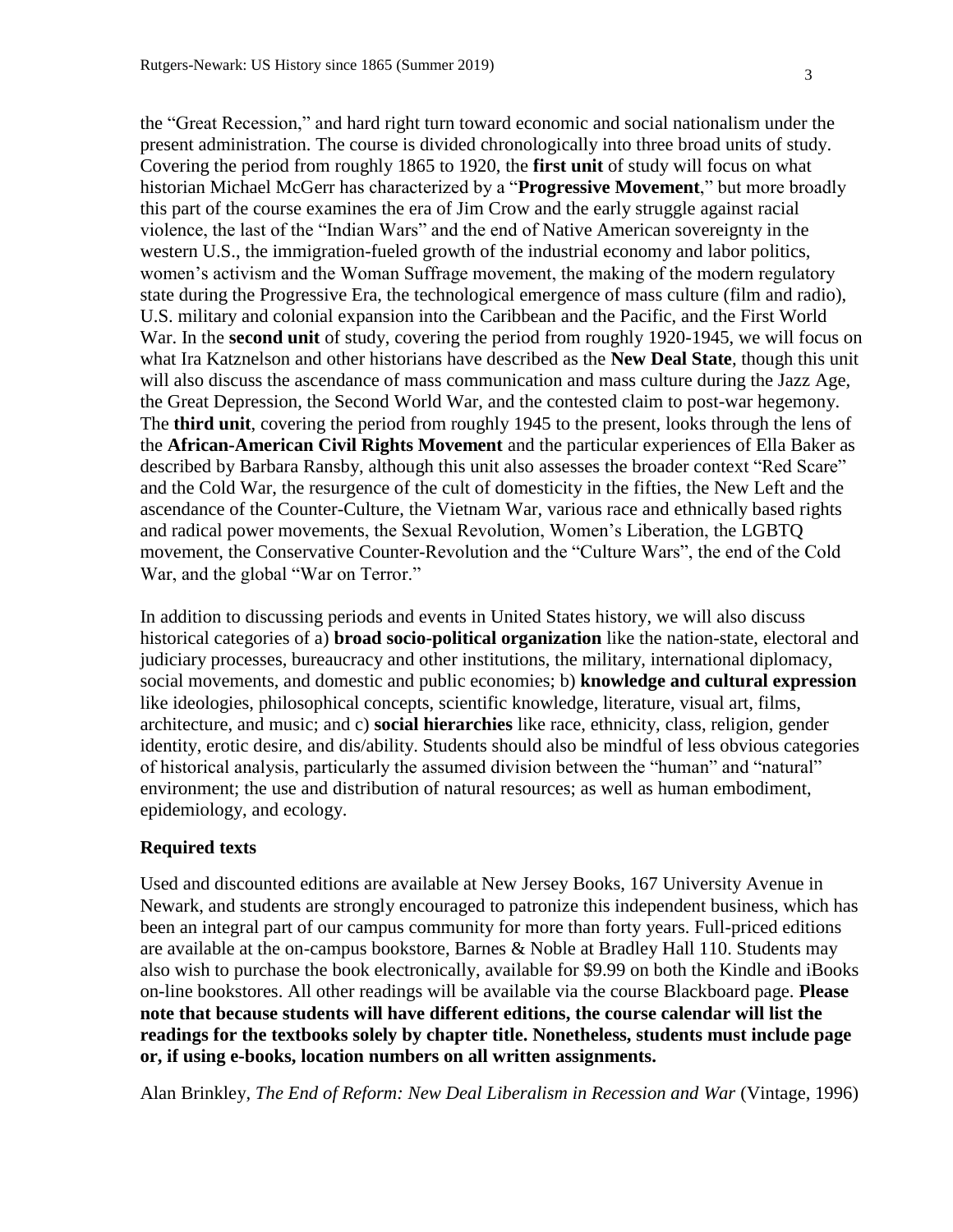Michael McGerr, *A Fierce Discontent: The Rise and Fall of the Progressive Movement in America, 1870-1920* (Oxford University Press, 2005)

Barbara Ransby, *Ella Baker and the Black Freedom Movement: A Radical Democratic Vision*  (University of North Carolina Press, 2005)

Before you continue reading this syllabus, please understand the following:

1 **This syllabus is akin to a contract between student and instructor, and you need to read it carefully in order to understand the expectations of each role.** The student is responsible for attending to the coursework and maintaining the reading and assignment schedule listed in the syllabus, while the instructor is tasked with insuring that the class keeps up with the reading and assignments schedule. The instructor is responsible for providing assignments, podcasts, and supplementary materials with clear instructions, guidelines, and goals. If necessary, the instructor must also upload readings to Blackboard in a timely manner. Students must download, borrow, purchase or otherwise obtain all required readings listed on the syllabus. Additionally, students are responsible for following all written directions on prompts for assignments and supplementary materials. Students are also responsible for reviewing rubrics used to evaluate assignments. If the syllabus needs to be altered for any reason, the instructor will inform you specifically in writing. Otherwise, it is your responsibility to read the syllabus and stay on top of the calendar of readings and assignments.

2 **Make sure that you understand and participate in the digital components of class, especially Blackboard, especially if this is an on-line course.** Check your email on a regular basis so that announcements and messages from the instructor reach you in a timely manner. If you need to communicate with the instructor via email, please make sure that you state your full name, the class in which you are enrolled, and whatever question or issue you need the instructor to address. If you have a problem that cannot be addressed over email, then you need to come into the instructor's office hours.

3 **Please email me if you have questions about assignments, including requests to look over rough drafts and attempts to complete the coursework. However, do not email me coursework for this class and expect it to be accepted and evaluated as an official submission. All work must be posted to Blackboard. Your email will be deleted and you will not earn credit for that assignment.** Included in your coursework are quizzes, shorter assignments, papers, journals, and/or take-home exams, all of which must be submitted through Blackboard. Again, students will not earn credit if they email assignments or submit them in any way other than the instructions require. *Again, you may email me if you have questions about any assignment, but please do not expect to be graded for submissions sent to my inbox.* 

4 **Unless directed by the instructor or the assignments, please do not use sources not listed on the syllabus or from outside of podcast material and podcast notes.** If you are required to do research, assignments will give you specific directives and the instructor will go over standard research methods**. If this is not a class with a research paper or another assignment that asks you to look for outside sources, then please do not, under any circumstances, use sources from outside of the class.** The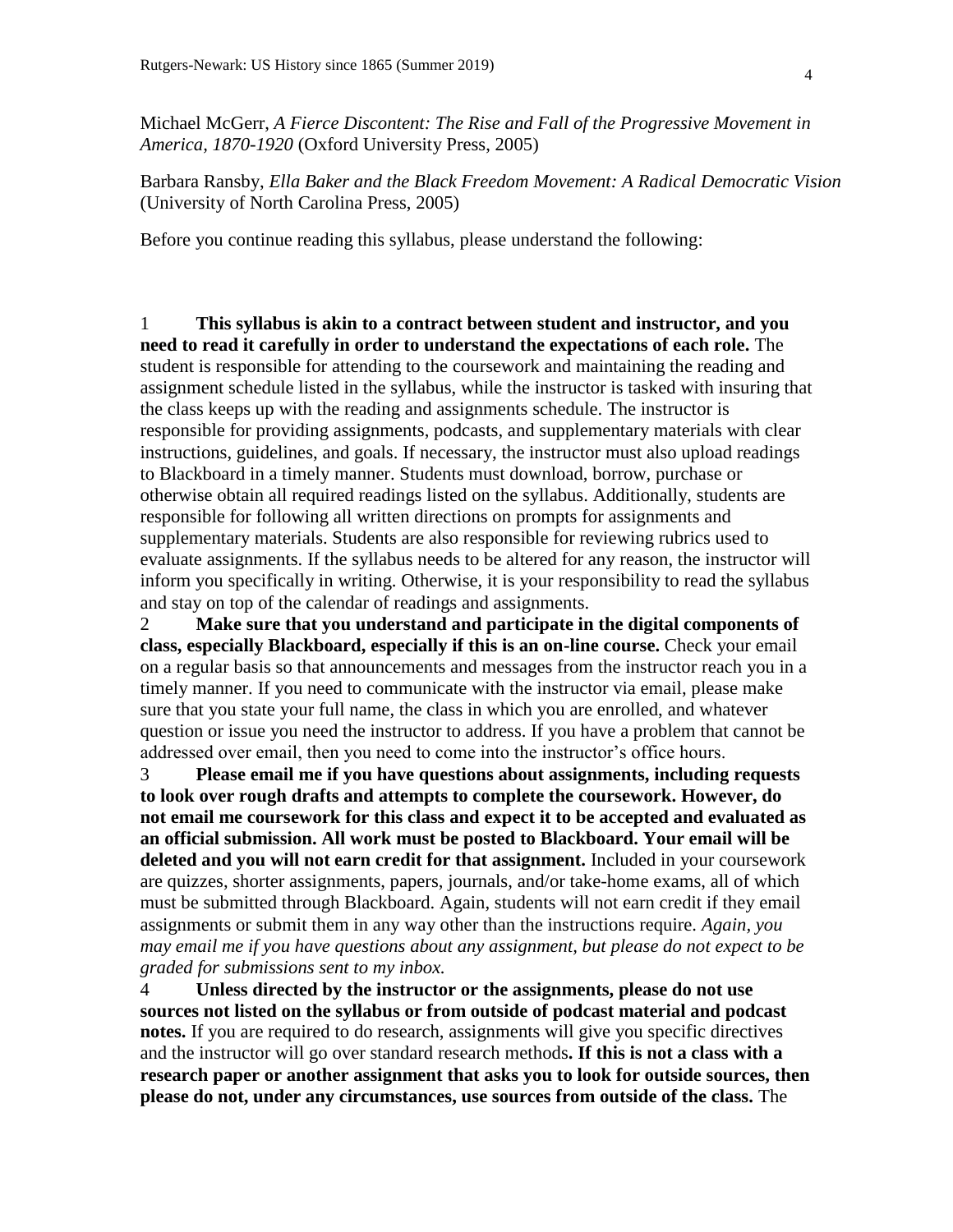course materials were selected with great care, and the vast majority of undergraduate students (and even many graduate students) may not know how to select the best sources for papers, exams, and other assignments without extensive instruction. The purpose of the class is for you to critically read and respond to the readings, and if you are using outside sources you may be avoiding this foundational task. If this course has a research component, then only include sources from outside the class that are required by specific assignments. *The use of Wikipedia.com or any other on-line encyclopedia as well as Sparknotes, Shmoop, or any other study guide website as a source on an assignment will result in automatic failure of any assignment and a request to resubmit the work at a late penalty.* 

5 **Grades are generally assessed according to a rubric, and students who attend to the prompt and demonstrate the greatest knowledge and analysis of the details in the readings and podcasts will obviously do better.** Please make sure that you read all assignments carefully, since the rubric will be generated from the questions and expectations stated on all assignments. The instructor may not always have time to comment extensively on essay assignments, so students should avail themselves of the rubric in order to understand how they earn and lose credit on assignments. The instructor will always be available for consultation about any evaluation in class for any reason, and rubrics are generally viewable via Blackboard and/or Turnitin.

#### **Disability Accommodations**

Rutgers University welcomes students with disabilities into all of the University's educational programs. In order to receive consideration for reasonable accommodations, a student with a disability must contact the appropriate disability services office at the campus where you are officially enrolled, participate in an intake interview, and provide documentation: [https://ods.rutgers.edu/students/documentation-guidelines.](https://ods.rutgers.edu/students/documentation-guidelines)

If the documentation supports your request for reasonable accommodations, your campus' disability services office will provide you with a Letter of Accommodations. Please share this letter with your instructors and discuss the accommodations with them as early in your courses as possible.

To begin this process, please complete the Registration form on the ODS web site at: [https://ods.rutgers.edu/students/registration-form.](https://ods.rutgers.edu/students/registration-form) For more information please contact the Office of Disability Services in the Paul Robeson Campus Center, in suite 219, by phone at 973-353-5375 or by email at [odsnewark@newark.rutgers.edu.](mailto:odsnewark@newark.rutgers.edu)

#### **Components of the Digital Classroom**

*E-management and organization*. Students must participate in all aspects of the course, including Blackboard assignments. Students must also regularly check their email to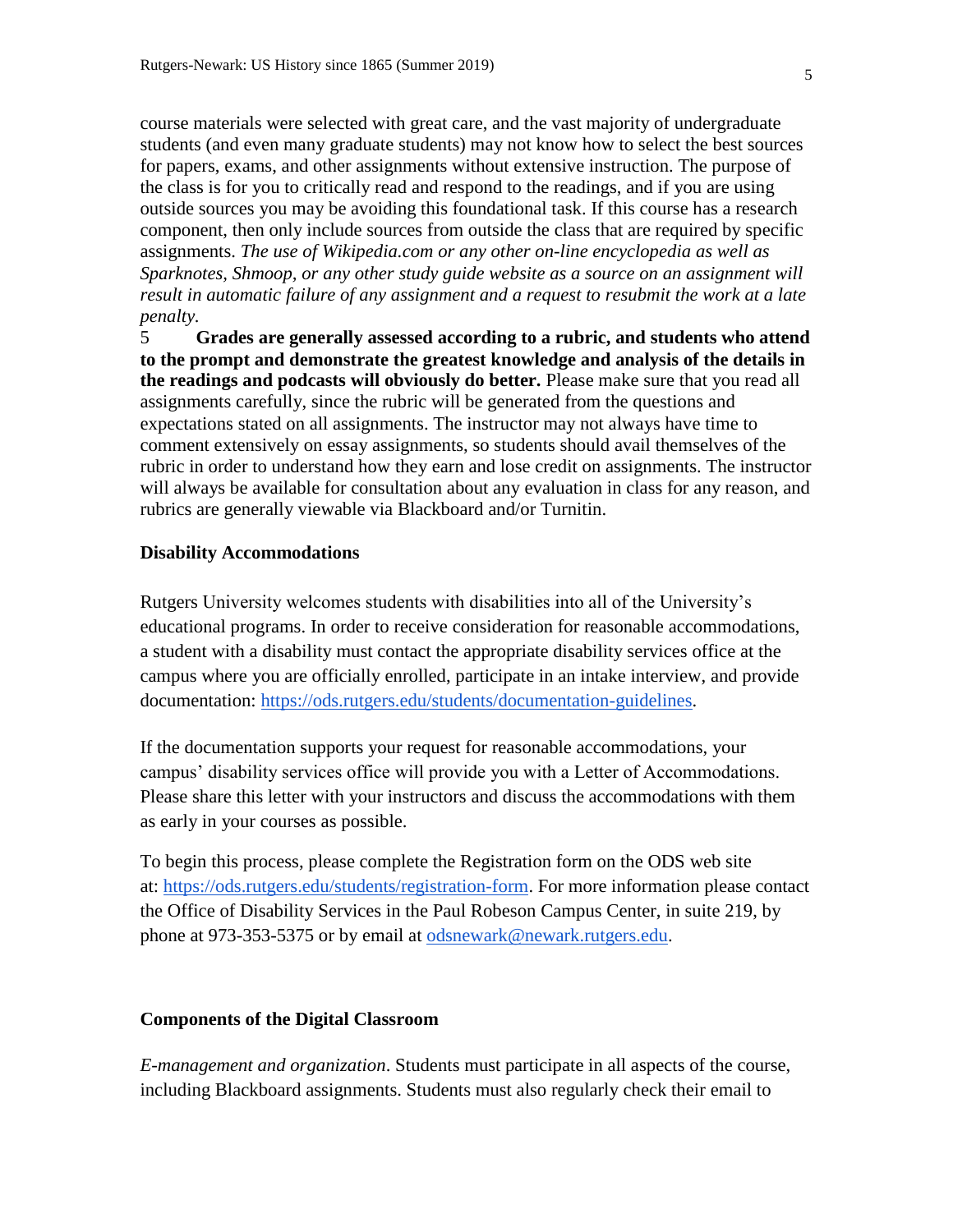attend to any class- related business over the course of the session. The digital classroom requires continual electronic communication between instructor and student, and failure to communicate regularly via email will not count as an excuse for missed/late assignments or disorganization. *The instructor is not responsible for registering you for a username or gaining access to Blackboard, and students are responsible for any and all material and instructions posted on Blackboard.* 

Students must have a working Rutgers username and password, as well as the coordination of e- mail and Blackboard usage.

*Podcasts.* The instructor will use Blackboard to post podcasts and slides from podcasts, both of which are materials that students need to be familiar with in order to participate in classroom discussions and to complete quizzes, assignments, and examinations. The instructor will frequently send e-mail reminders and assign material on Blackboard. **Students are responsible for keeping up with and contributing to any on-line components of the class, and students should expect to listen to podcasts as they are posted each week.** 

*Student conduct in on-line forums.* Please be respectful of your peers, your instructor, the classroom community, and the university setting. Our classroom community will not tolerate ad hominem attacks on other students or the instructor, including attacks couched in racism, sexism, transphobia, homophobia, discrimination based on ability, and religious intolerance. Students who are severely disruptive may be asked to leave the forum; such students will be marked absent for the day and may lose credit in more substantive ways.

*Late policy*. All non-documented late work will immediately be assessed a 5% (fivepoint) penalty. After the first twenty-four hours, late submissions will be assessed a 10% (10-point penalty) for each rounded 24-hour period. Students who fail to submit their work after five days/120 hours will be assessed a 50-point penalty, but they may submit their work at any time before the conclusion of the semester for partial credit.

*Course readings.* Students must complete the readings before each class meeting, prepared to bring questions and comments for class. Students must purchase or otherwise obtain copies of the required texts. All other texts will be available on the course blackboard page. **Students are required to bring the readings to class in order to reference page numbers and other references to the readings in podcasts.** This is an intensive summer course of study, and students will read an average of 40-50 pages per class meeting. Although on a handful of days we will exceed that limit, many days will consist of only 20-25 pages of readings. Some students may find the amount of reading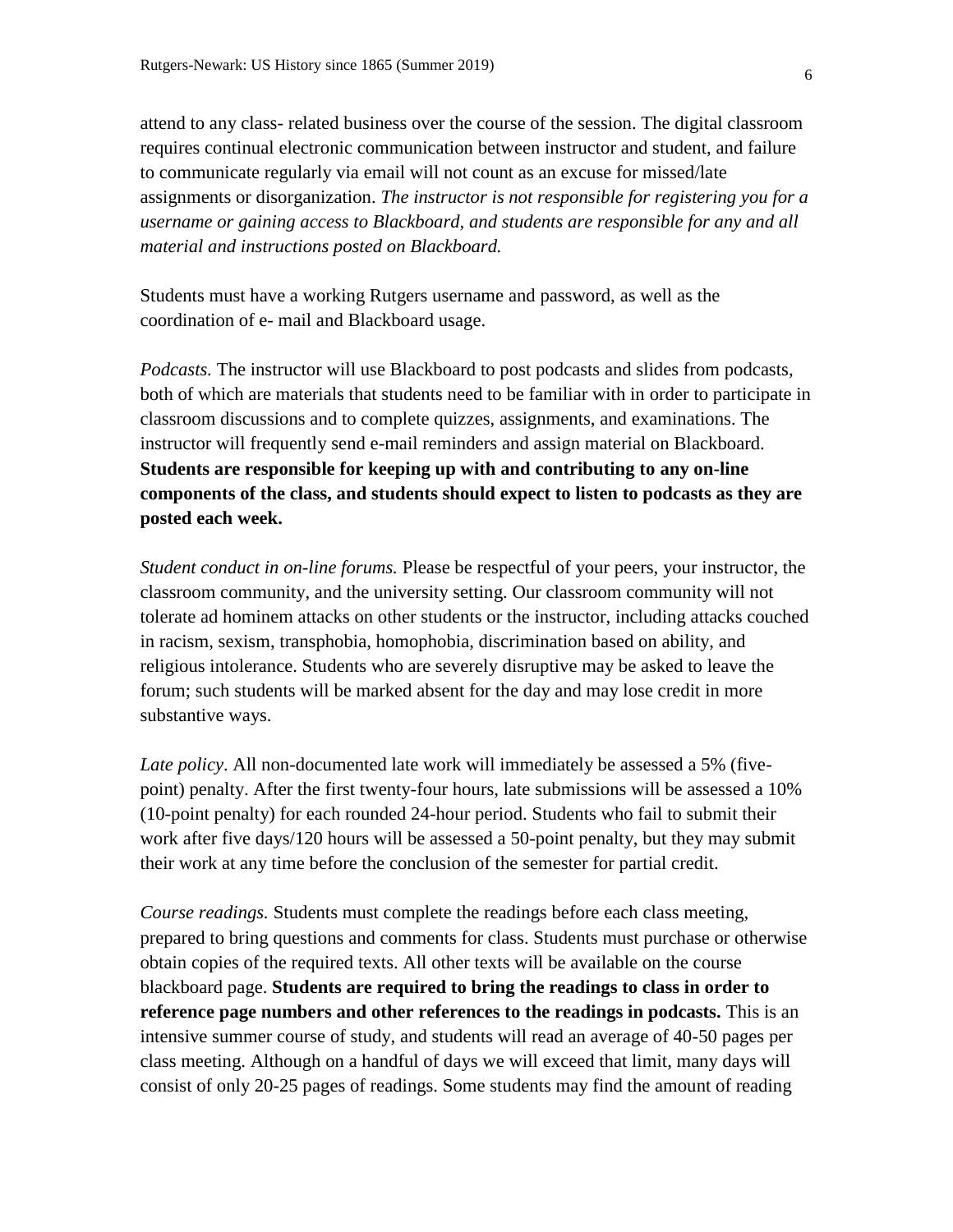difficult, and such students should make plans to dedicate extra hours in order to successfully complete the course readings. Again, this is a summer course, and the amount of reading we will cover in six weeks is ordinarily covered in about three months during a regular semester, so please plan your time accordingly. **The University and the instructor suggest that students schedule or otherwise dedicate 5-10 class hours per week reading and studying for this course. The instructor expects students to complete all the assigned readings** *before* **the date they appear on the calendar, and students should expect the instructor to call on them and ask questions about the readings at any time. In addition to the readings listed on the course calendar, students are responsible for reading all supplemental materials, including the syllabus, the writing guide, and all prompts found on Blackboard.** 

*On-line Forums (30%)* This on-line course will require students to participate in a virtual classroom setting via the course Blackboard page, which will occur no fewer than once and no more than twice in a week. Students will submit comments, questions, and critiques about the readings in the discussion forum. The instructor will write a prompt or set of leading questions and students will be assessed based on their responses. Students are also encouraged to use the discussion forum to raise questions and issues with the readings. On several days in the session, students will download a series of podcasts and slides to contextualize and explain the readings.

*Short written assignments (25%).* Students will complete about an assignment per week for this course in order to develop writing skills that focus on "close reading" or analysis of one or two texts, synthesis of multiple texts and ideas, and evaluations of how authors use primary sources and secondary arguments to develop their ideas.

*Mid-term Examination (15%).* Students will complete a mid-term examination conducted on-line and due by no later than 11:59 p.m. on July 29.

*Final Examination (30%).* Students will complete a comprehensive final examination conducted on-line and due by no later than 11:59 p.m. on August 14.

#### **Statement on Plagiarism and Academic Dishonesty**

Any student who commits plagiarism or academic dishonesty will be asked to withdraw from the course. Violations will be reported to the appropriate university authorities and may result in further disciplinary action. Academic dishonesty includes unauthorized collaboration on homework assignments and, of course, cheating on in-class assignments.

All work submitted for grading must include the University's honor pledge and the student's signature. *"On my honor, I have neither given nor received unauthorized assistance on this assignment."*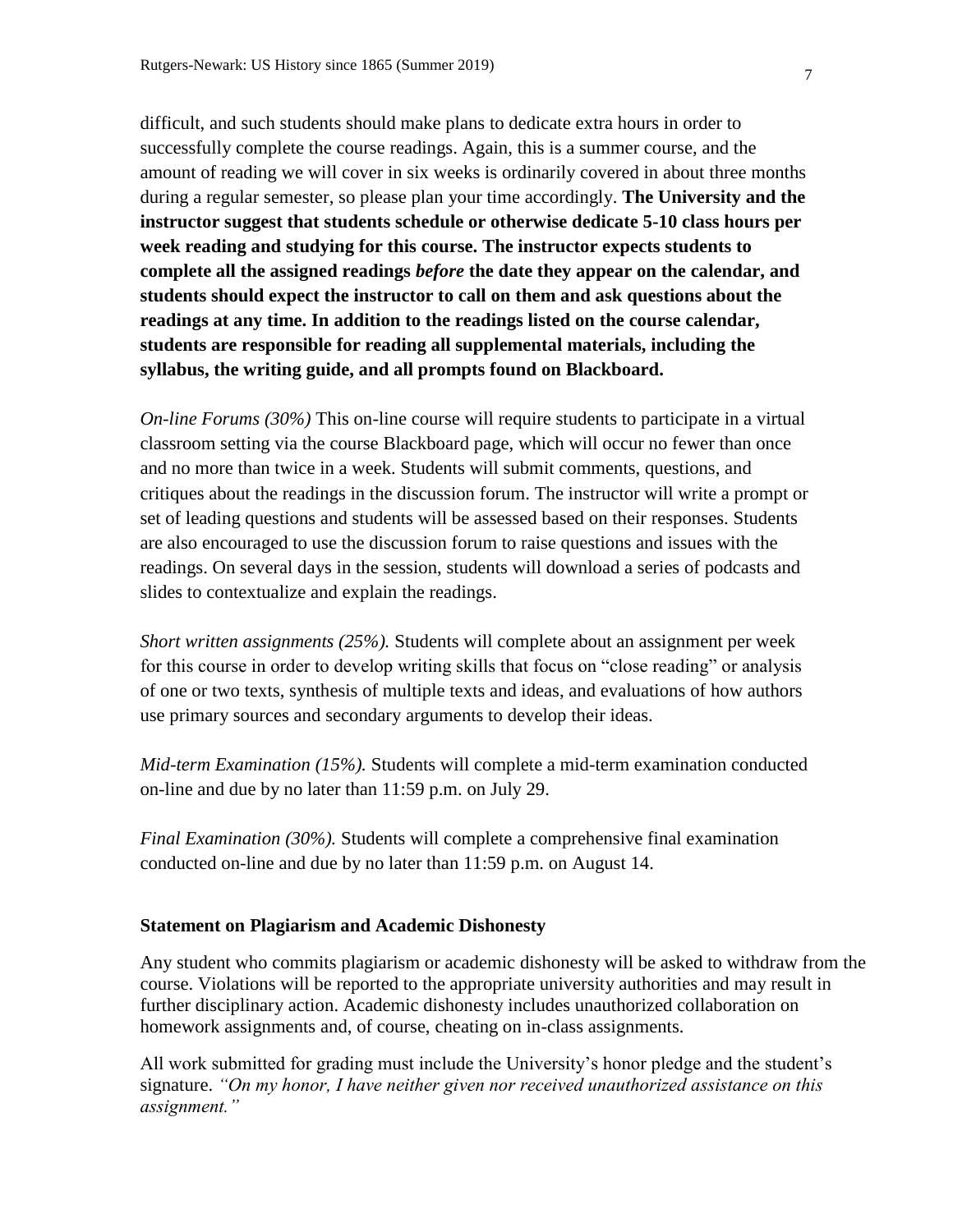### *From the University's Policy on Academic Integrity for Undergraduate and Graduate Students*

"Plagiarism is the representation of the words or ideas of another as one's own in any academic exercise. To avoid plagiarism, every direct quotation must be identified by quotation marks or by appropriate indentation and must be properly cited in the text or in a footnote. Acknowledgment is required when material from another source stored in print, electronic or other medium is paraphrased or summarized in whole or in part in one's own words. To acknowledge a paraphrase properly, one might state: "to paraphrase Plato's comment..." and conclude with a footnote identifying the exact reference. A footnote acknowledging only a directly quoted statement does not suffice to notify the reader of any preceding or succeeding paraphrased material. Information which is common knowledge such as names of leaders of prominent nations, basic scientific laws, etc. need not be footnoted; however, all facts or information obtained in reading or research that are not common knowledge among students in the course must be acknowledged.

In addition to materials specifically cited in the text, only materials that contribute to one's general understanding of the subject may be acknowledged in the bibliography. Plagiarism can, in some cases, be a subtle issue. Any questions about what constitutes plagiarism should be discussed with the faculty member."

### **Calendar of Lectures and Readings**

All readings marked with the symbol † will be scanned and posted on Blackboard.

### **Unit 1: From Reconstruction and the Gilded Age to the Progressive Era, 1865-1920**

#### **Week 1**

| July 8  | † "Reconstruction" from Major Problems in American History, Volume I            |
|---------|---------------------------------------------------------------------------------|
| July 9  | † Robert W. Larson, 1) "Part I: Red Cloud: The Warrior Years" and 2) "Part II:  |
|         | Red Cloud: The Reservation Years" in <i>Montana: The Magazine of Western</i>    |
|         | History 47, No. 1, 2 (1997): 22-31 and 14-25; 3) Frederick Jackson Turner, "The |
|         | Significance of the Frontier in American History"                               |
| July 10 | McGerr, Preface and Chapter 1: "Signs of Friction': Portrait of America at      |
|         | Century's End"                                                                  |
| July 11 | McGerr, Chapter 2: "The Radical Center"                                         |
| July 12 | McGerr, Chapter 3: "Transforming Americans"                                     |
| Week 2  |                                                                                 |
| July 15 | McGerr, Chapter 4: "Ending Class Conflict" and Chapter 5: "Controlling Big      |
|         | Business"                                                                       |
| July 16 | McGerr, Chapter 6: "The Shield of Segregation"                                  |
| July 17 | McGerr, Chapter 7: "The Promise of Liberation" and Chapter 8: "The Pursuit of   |
|         | Pleasure"                                                                       |
| July 18 | McGerr, Chapter 9: "The Price of Victory" and Conclusion                        |
| July 19 | "Imperialism and World Power," Major Problems in American History, Volume<br>И† |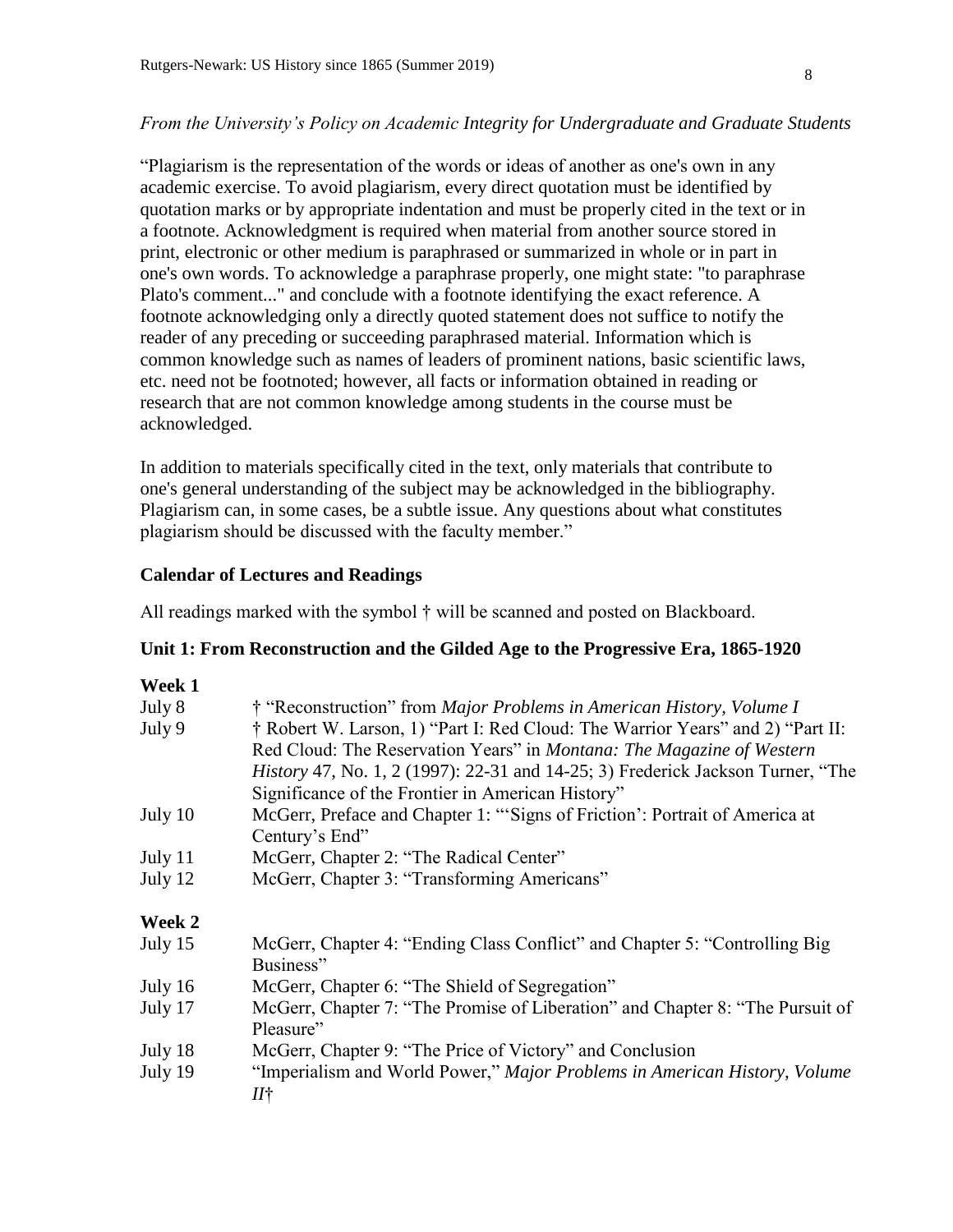## **Unit 2: The Making of the New Deal State**

### **Week 3**

| July 22  | † 1) "America in World War I," Major Problems in American History, Volume II<br>and 2) Norvell and Tuttle, "Views of a Negro During 'The Red Summer' of<br>1919" |
|----------|------------------------------------------------------------------------------------------------------------------------------------------------------------------|
| July 23  | <b>Mid-term Examination</b>                                                                                                                                      |
| July 24  | Brinkley, Introduction: "The Concept of New Deal Liberalism," Chapter 1: "The<br>Crisis of New Deal Liberalism," and Chapter 2: "An Ordered Economic World"      |
| July 25  | Brinkley, Introduction: "The Concept of New Deal Liberalism," Chapter 1: "The<br>Crisis of New Deal Liberalism," and Chapter 2: "An Ordered Economic World"      |
| July 26  | Brinkley, Chapter 3: "The 'New Dealers' and the Regulatory Impulse" and<br>Chapter 4: "Spending and Consumption"                                                 |
| Week 4   |                                                                                                                                                                  |
| July 29  | Brinkley, Chapter 5: "The Struggle for a Program" and Chapter 6: "The Anti-<br>monopoly Moment"                                                                  |
| July 30  | Brinkley, Chapter 7: "Liberals Embattled"                                                                                                                        |
| July 31  | 1) Brinkley, Chapter 8: "Mobilizing for War;" † 2) Allan Bérubé, "Marching to<br>the Beat of a Different Drummer" from Hidden from History                       |
| August 1 | Brinkley, Chapter 9: "The New Unionism and the New Liberalism"                                                                                                   |
| August 2 | Brinkley, Chapter 10: "Planning for Full Employment" and Epilogue: "The                                                                                          |

## Reconstruction of New Deal Liberalism"

## **Unit 3: African-American Struggles from the Jim Crow Era to the Civil Rights Revolution**

# **Week 5**

| August 5  | Ransby, Introduction, Chapter 1: "Now, Who Are Your People?" and Chapter 2:<br>"A Reluctant Rebel and an Exceptional Student"                                                                                                        |
|-----------|--------------------------------------------------------------------------------------------------------------------------------------------------------------------------------------------------------------------------------------|
| August 6  | Ransby, Chapter 3: "Harlem during the 1930s"                                                                                                                                                                                         |
| August 7  | Ransby, Chapter 4: "Fighting Her Own Wars" and Chapter 5: "Cops, Schools,<br>and Communism"                                                                                                                                          |
| August 8  | Ransby, Chapter 6: "The Preacher and the Organizer" and Chapter 7: "New<br>Battlefields and New Allies"                                                                                                                              |
| August 9  | Ransby, Chapter 8: "Mentoring a New Generation of Activists" and Chapter 9:<br>"The Empowerment of an Indigenous Southern Black Leadership"                                                                                          |
| Week 6    |                                                                                                                                                                                                                                      |
| August 12 | Ransby, Chapter 10: "Mississippi Goddamn" and Chapter 11: "The Mississippi<br>Freedom Democratic Party;" † 2) Richard Nixon, Resignation Speech; 3) Barbara<br>Jordan, Statement on the Articles of Impeachment; 4) Meg Jacobs, "The |
|           | Conservative Struggle and the Energy Crisis," in Rightward Bound: 193-209; 5)<br>Jimmy Carter, "The Crisis of Confidence;"                                                                                                           |
| August 13 | † 1) Essex Hemphill, "Miss Emily's Grandson Won't Hush His Mouth;" 2)<br>Ronald Reagan, Remarks to the National Association of Evangelicals, "Evil<br>Empire" Speech (1983); 3) Maxine Wolfe, "AIDS and Politics: The                |